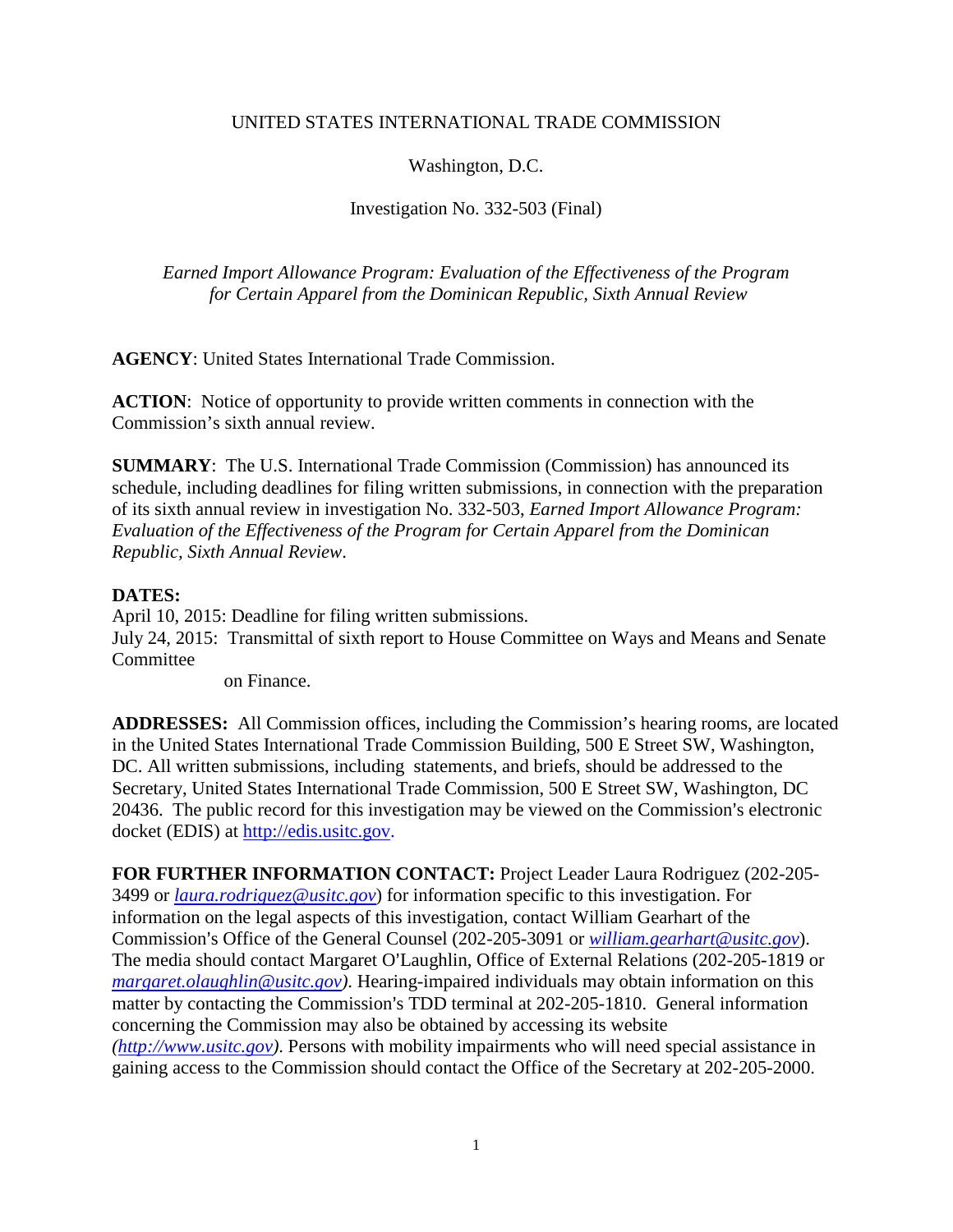**BACKGROUND:** Section 404 of the Dominican Republic-Central America-United States Free Trade Agreement Implementation Act (DR-CAFTA Act) (19 U.S.C. 4112) required the Secretary of Commerce to establish an Earned Import Allowance Program (EIAP) and directed the Commission to conduct annual reviews of the program to evaluate its effectiveness and make recommendations for improvements. Section 404 of the DR-CAFTA Act authorizes certain apparel articles wholly assembled in an eligible country to enter the United States free of duty if accompanied by a certificate that shows evidence of the purchase of certain U.S. fabric. The term "eligible country" is defined to mean the Dominican Republic. More specifically, the program allows producers (in the Dominican Republic) that purchase a certain quantity of qualifying U.S. fabric to produce certain cotton bottoms in the Dominican Republic to receive a credit that can be used to ship a certain quantity of eligible apparel using third-country fabrics from the Dominican Republic to the United States free of duty.

Section 404(d) directs the Commission to conduct an annual review of the program to evaluate the effectiveness of the program and make recommendations for improvements. The Commission is required to submit its reports containing the results of its reviews to the House Committee on Ways and Means and the Senate Committee on Finance. Copies of the Commission's first five annual reviews are available on the Commission's website at [www.usitc.gov,](http://www.usitc.gov/) including the fifth annual review, which was published on July 25, 2014 (ITC Publication 4476). The Commission expects to submit its report on its sixth annual review by July 24, 2015.

The Commission instituted this investigation pursuant to section 332(g) of the Tariff Act of 1930 to facilitate docketing of submissions and also to facilitate public access to Commission records through the Commission's EDIS electronic records system.

**WRITTEN SUBMISSIONS**: Interested parties are invited to file written submissions concerning this sixth annual review. All written submissions should be addressed to the Secretary, and all such submissions should be received no later than 5:15 pm, April 10, 2015. All written submissions must conform to the provisions of section 201.8 of the *Commission's Rules of Practice and Procedure* (19 C.F.R. 201.8). Section 201.8 and the Commission's Handbook on Filing Procedures require that interested parties file documents electronically on or before the filing deadline and submit eight (8) true paper copies by 12:00 p.m. eastern time on the next business day. If confidential treatment of a document is requested, interested parties must file, at the same time as the eight paper copies, at least four (4) additional true paper copies in which the confidential information must be deleted (see the following paragraph for further information regarding confidential business information). Persons with questions regarding electronic filing should contact the Secretary (202-205-2000).

Any submissions that contain confidential business information must also conform to the requirements of section 201.6 of the Commission's *Rules of Practice and Procedure* (19 C.F.R. 201.6). Section 201.6 of the rules requires that the cover of the document and the individual pages be clearly marked as to whether they are the "confidential" or "non-confidential" version, and that the confidential business information is clearly identified by means of brackets. All written submissions, except for confidential business information, will be made available for inspection by interested parties.